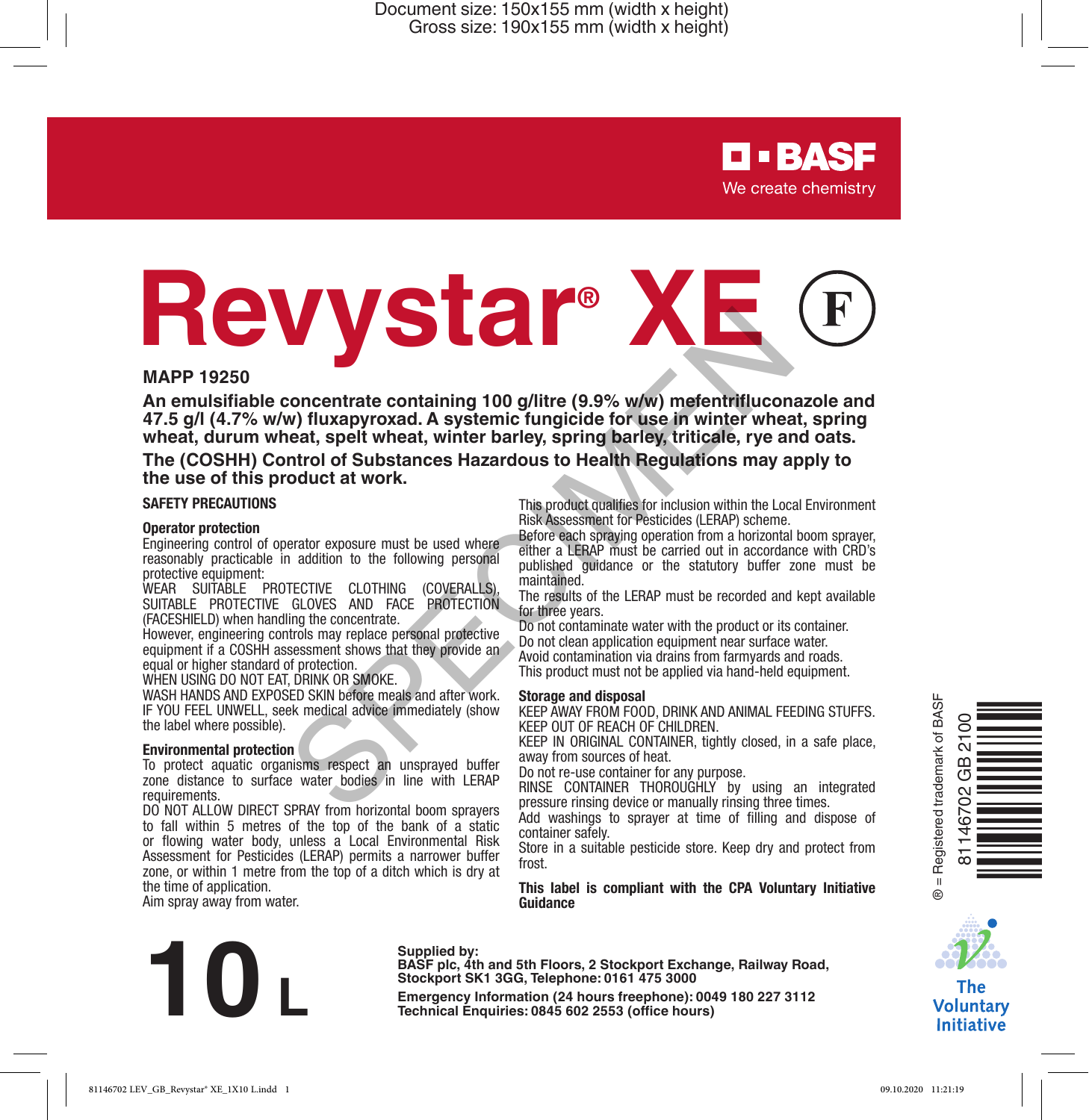# **Revystar® XE An emulsifiable concentrate containing 100 g/litre (9.9% w/w) mefentrifluconazole and 47.5 g/l (4.7% w/w) fluxapyroxad. Danger Harmful if swallowed. Causes skin irritation. May cause an allergic skin reaction. Causes serious eye damage. Harmful if inhaled. May cause respiratory irritation. May cause harm to breast-fed children. Toxic to aquatic life with long lasting effects.** If medical advice is needed, have product container or label at hand. Wear protective gloves/clothing/eye protection. Use only outdoors or in a well-ventilated area. IF exposed or concerned: Call a POISON CENTRE or doctor/physician. Store in a well-ventilated place. Keep container tightly closed. Dispose of contents/container to a licensed hazardous-waste disposal contractor or collection site except for empty clean containers which can be disposed of as non-hazardous waste. Contains a solution of a methacrylate-based polymer. May produce an allergic reaction. example:<br>
Intervitor irritation.<br>
Intervitor irritation.<br>
Is needed, have product container or label at<br>
loves/clothing/eye protection.<br>
Is or in a well-ventillated area.<br>
Intervitual POISON CENTRE or doctor/physician.<br>
In

**To avoid risks to human health and the environment, comply with the instructions for use.**

## **IMPORTANT INFORMATION**

### **FOR USE ONLY AS A PROFESSIONAL FUNGICIDE, as directed below:**

| <b>Crops</b>                                                     | <b>Maximum</b><br>individual dose<br>(I product/ha) | Maximum number<br>of treatments (per<br>crop) | Latest time of<br>application    | <b>Aquatic buffer</b><br>zone distance<br>(metres) |
|------------------------------------------------------------------|-----------------------------------------------------|-----------------------------------------------|----------------------------------|----------------------------------------------------|
| Barley, durum<br>wheat, oats, rye,<br>spelt, triticale,<br>wheat | 1.5 litres product/<br>ha                           | 2 per crop                                    | Before GS 69 end<br>of flowering |                                                    |

#### **READ THE LABEL BEFORE USE. USING THIS PRODUCT IN A MANNER THAT IS INCONSISTENT WITH THE LABEL MAY BE AN OFFENCE. FOLLOW THE CODE OF PRACTICE FOR USING PLANT PROTECTION PRODUCTS.**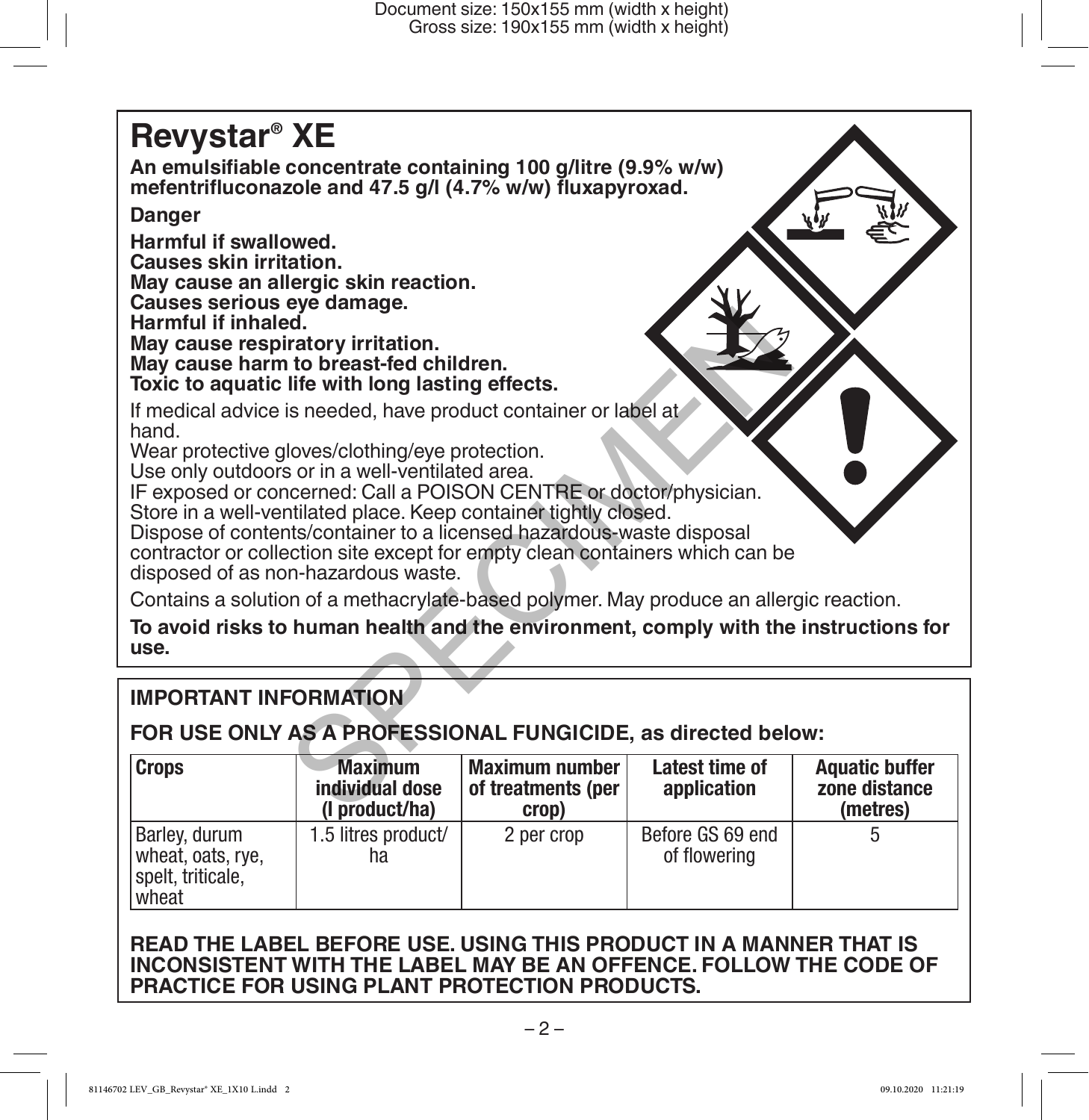#### **DIRECTIONS FOR USE**

IMPORTANT: This information is approved as part of the Product Label. All instructions within this section must be read carefully in order to obtain safe and successful use of this product.

Revystar XE is a systemic fungicide with protectant and curative properties for disease control in winter wheat, spring wheat, durum wheat, spelt wheat, winter barley, spring barley, triticale, rye and oats.

#### **Restrictions/Warnings**

When applied to barley intended for malting, refer to the latest timing restrictions for fluxapyroxad and mefentrifluconazole given by the British Beer and Pub Association.

#### **Disease control**

| <b>Disease control</b> |                         |                             |                |                  |                  |                                                                    |           |                                                                                                                                                                                                                                                                                                                                                                                                                                                                                                                                    |
|------------------------|-------------------------|-----------------------------|----------------|------------------|------------------|--------------------------------------------------------------------|-----------|------------------------------------------------------------------------------------------------------------------------------------------------------------------------------------------------------------------------------------------------------------------------------------------------------------------------------------------------------------------------------------------------------------------------------------------------------------------------------------------------------------------------------------|
| summarised below:      |                         |                             |                |                  |                  |                                                                    |           |                                                                                                                                                                                                                                                                                                                                                                                                                                                                                                                                    |
| Winter<br>Wheat        | Spring<br>Wheat         | Durum<br>Wheat              | Spelt<br>Wheat | Winter<br>Barley | Spring<br>Barley | Rye                                                                | Triticale | <b>Oats</b>                                                                                                                                                                                                                                                                                                                                                                                                                                                                                                                        |
| C.                     | C                       | C                           | C              |                  |                  | C                                                                  | C         |                                                                                                                                                                                                                                                                                                                                                                                                                                                                                                                                    |
| C                      | C                       | C                           | $\overline{C}$ | C.               | C                | C                                                                  | C         |                                                                                                                                                                                                                                                                                                                                                                                                                                                                                                                                    |
| C                      | C                       | C                           | C              | C                | C                | C                                                                  | C         |                                                                                                                                                                                                                                                                                                                                                                                                                                                                                                                                    |
| R                      | $\overline{\mathsf{R}}$ | $\mathbf{R}$                | R              |                  |                  | R                                                                  |           |                                                                                                                                                                                                                                                                                                                                                                                                                                                                                                                                    |
| МC                     | MC.                     | МC                          | МC             | C                |                  | C                                                                  | C         | C.                                                                                                                                                                                                                                                                                                                                                                                                                                                                                                                                 |
|                        |                         |                             |                | C                | C                |                                                                    |           |                                                                                                                                                                                                                                                                                                                                                                                                                                                                                                                                    |
|                        |                         |                             |                | C                | C                | C                                                                  |           |                                                                                                                                                                                                                                                                                                                                                                                                                                                                                                                                    |
|                        |                         |                             |                | C                | C                |                                                                    |           |                                                                                                                                                                                                                                                                                                                                                                                                                                                                                                                                    |
|                        |                         |                             |                |                  |                  |                                                                    |           | C                                                                                                                                                                                                                                                                                                                                                                                                                                                                                                                                  |
|                        |                         | (SDHIs) to any cereal crop. |                |                  |                  | melentrilluconazole qiven by the British Beer and Pub Association. |           | You must not apply more than two foliar applications of products containing complex II inhibitors<br>After spraying, wash out sprayer thoroughly according to manufacturer's guideline and dispose of<br>washings and clean containers according to DEFRA Code of Practice and local authority guidelines.<br>Revystar XE is a systemic fungicide with protectant and curative properties for disease control in winter<br>wheat, spring wheat, durum wheat, spelt wheat, winter barley, spring barley, triticale, rye and oats as |

 $C =$  Control MC = Moderate Control  $R =$  Reduction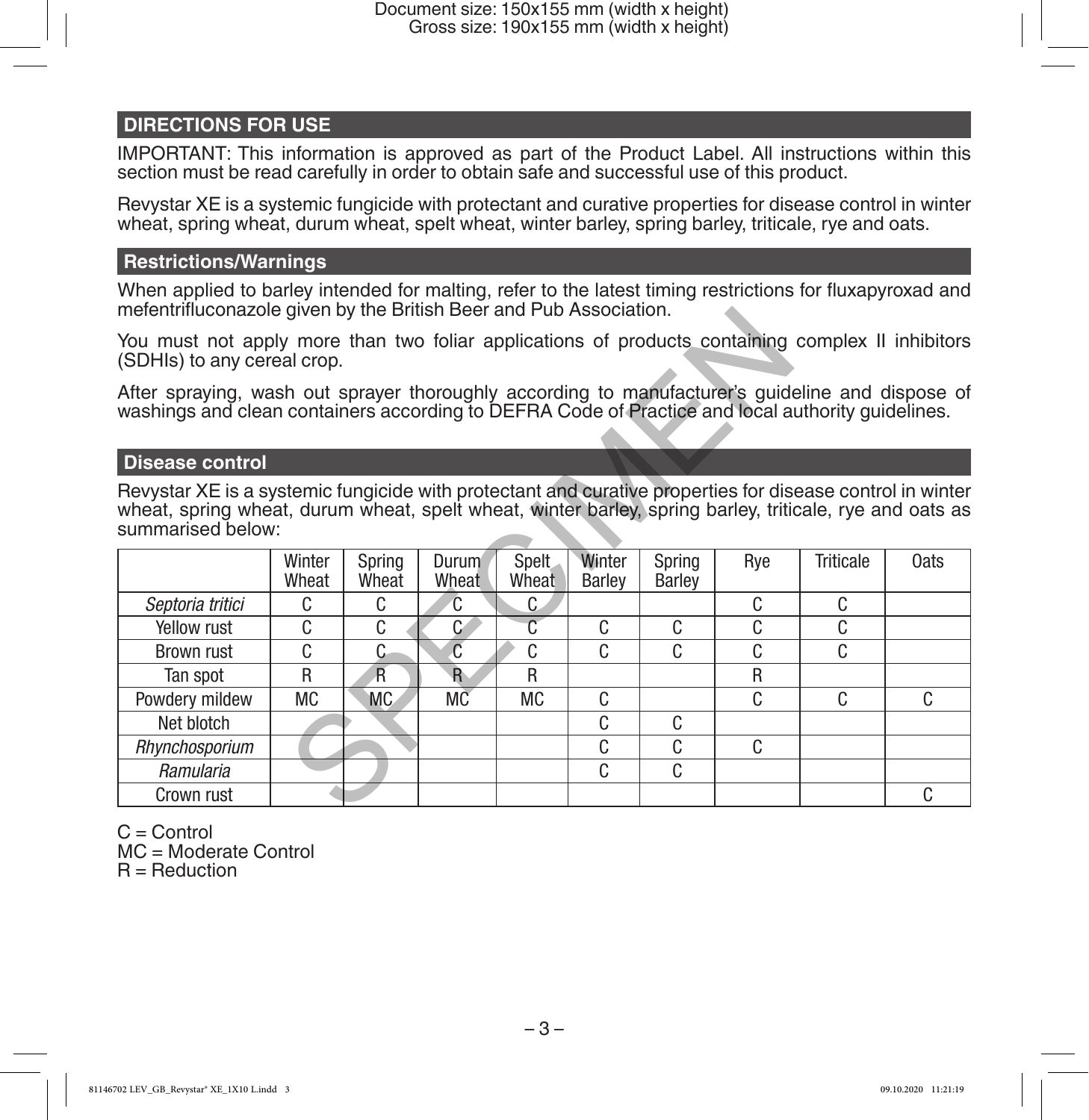#### **Resistance Management**

Revystar XE should be used in accordance with the instructions for use for the target diseases at the specific growth stages indicated.

Use Revystar XE as part of an Integrated Crop Management (ICM) strategy incorporating other methods of control, including where appropriate other fungicides with a different mode of action.

Revystar XE should be used preventatively and should not be relied upon for its curative potential.

Revystar XE contains fluxapyroxad which belongs to the SDHI (carboxamide) complex II inhibitor group of fungicides. To minimise the risk of resistance occurring, apply a maximum of two SDHI fungicide sprays to any cereal crop.

There is a significant risk of widespread resistance occurring in *Septoria tritici* populations in the UK. Failure to follow resistance management action may result in reduced levels of disease control.

There is a significant risk of widespread resistance occurring in *Ramularia collo-cygni* populations to a number of different modes of action. Repeated use of products containing the same mode of action are unlikely to provide effective control of this disease. For further information on the resistance status of *Ramularia* contact your agronomist or specialist advisor and visit the FRAG-UK website. Thinks the ISSN of resistance occurring, apply a maximum of crop.<br>
Septembent trisk of widespread resistance occurring in *Septoria tritici* p<br>
stance management action may result in reduced levels of dis<br>
trisk of widespr

Revystar XE contains mefentrifluconazole, a DMI fungicide. Resistance to some DMI fungicides has been identified in *Septoria* leaf blotch (*Mycosphaerella graminicola*) which may seriously affect the performance of some products. For further advice on resistance management in DMIs contact your agronomist or specialist advisor and visit the FRAG-UK website.

#### **Crop Specific Information**

#### **Crops**

Revystar XE is a systemic fungicide with protectant properties for disease control in winter wheat, spring wheat, durum wheat, spelt wheat, winter barley, spring barley, rye, triticale and oats.

#### **Time of Application**

For best results apply Revystar XE as a protectant treatment. A maximum of two applications can be made up to and including flowering anthesis just complete (GS 69) in wheat, barley, rye, triticale and oats.

#### **Rate of Application**

Apply 1.5 litres Revystar XE in a minimum of 100 litres of water per hectare.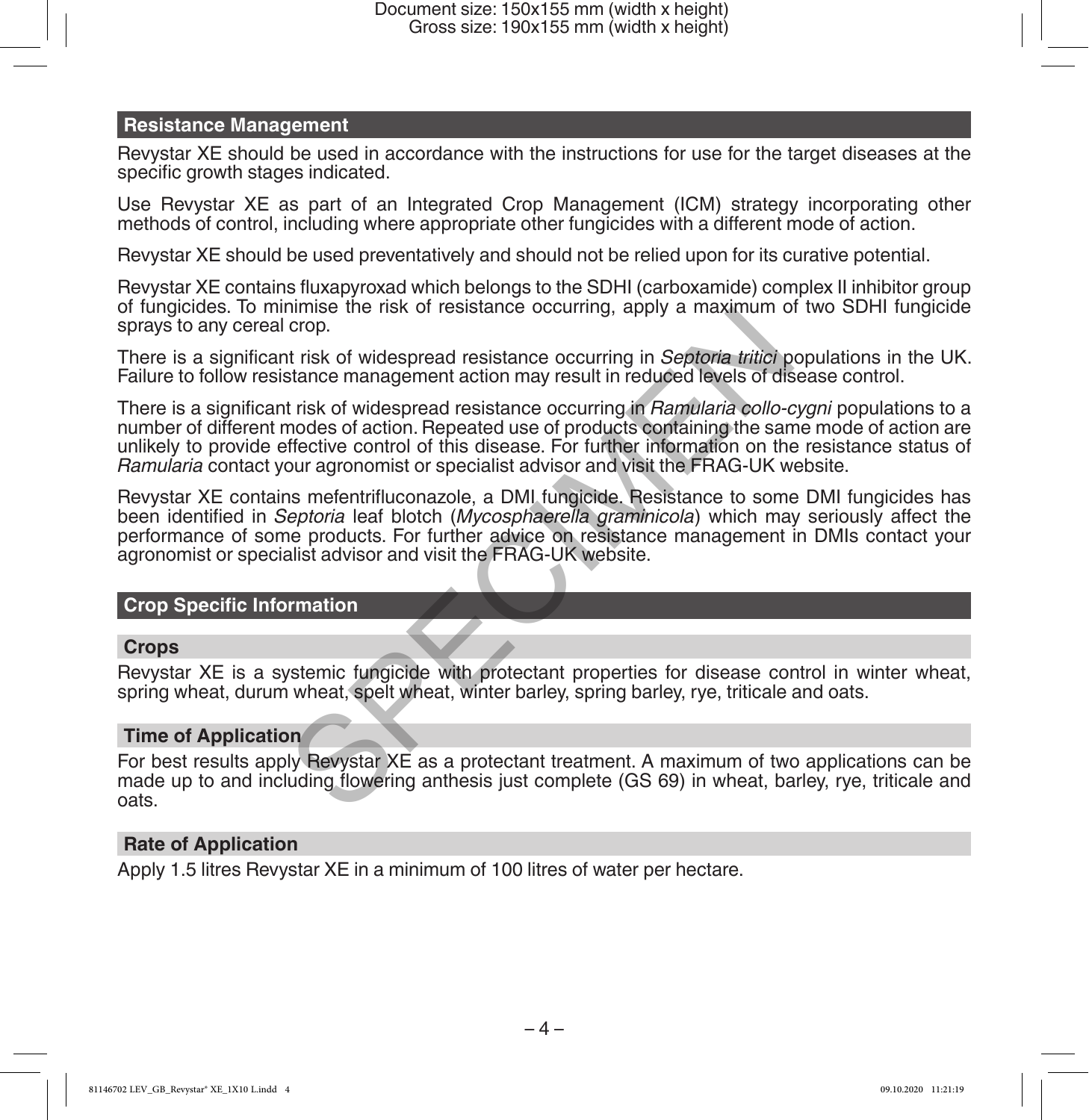#### **Mixing and Application**

#### **Mixing**

Apply as a MEDIUM spray, as defined by BCPC.

Half fill the spray tank with clean water and start the agitation. SHAKE THE CONTAINER WELL before use and pour in the required amount of product. Rinse any empty containers thoroughly and add rinsings to the spray tank. Add the remainder of the water and continue agitation until spraying is completed.

When tank mixes are to be used, each product should be added separately to the spray tank, taking due note of any instructions given as to the order of mixing.

All tank mixes should be used immediately after mixing

#### **Compatibility**

For details of compatibilities contact your local BASF representative, the BASF Technical Services Hotline: 0845 602 2553 or visit our website www.agricentre.basf.co.uk

#### **The following does not form part of the authorised label text.**

With many products there is a general risk of resistance developing to the active ingredients. For this reason a change in activity cannot be ruled out. It is generally impossible to predict with certainty how resistance may develop because there are so many crop and use connected ways of influencing this. We therefore have to exclude liability for damage or loss attributable to any such resistance that may develop. To help minimise any loss in activity the BASF recommended rate should in all events be adhered to.

Numerous, particularly regional or regionally attributable, factors can influence the activity of the product. Examples include weather and soil conditions, crop plant varieties, crop rotation, treatment times, application amounts, admixture with other products, appearance of organisms resistant to active ingredients and spraying techniques. Under particular conditions a change in activity or damage to plants cannot be ruled out. The manufacturer or supplier is therefore unable to accept any liability in such circumstances. All goods supplied by us are of high grade and we believe them to be suitable, but as we cannot exercise control over their mixing or use or the weather conditions during and after application, which may affect the performance of the material, all conditions and warranties, statutory or otherwise, as to the quality or fitness for any purpose of our goods are excluded and no responsibility will be accepted by us for any damage or injury whatsoever arising from their storage, handling, application or use; but nothing should be deemed to exclude or restrict any liability upon us which cannot be excluded or restricted under the provisions of the Unfair Contract Terms Act 1977 or any similar applicable law. re to be used, each product should be added separately to tuctions given as to the order of mixing.<br>
also used immediately after mixing<br>
atibilities contact your local BASF representative, the BAS<br>
553 or visit our website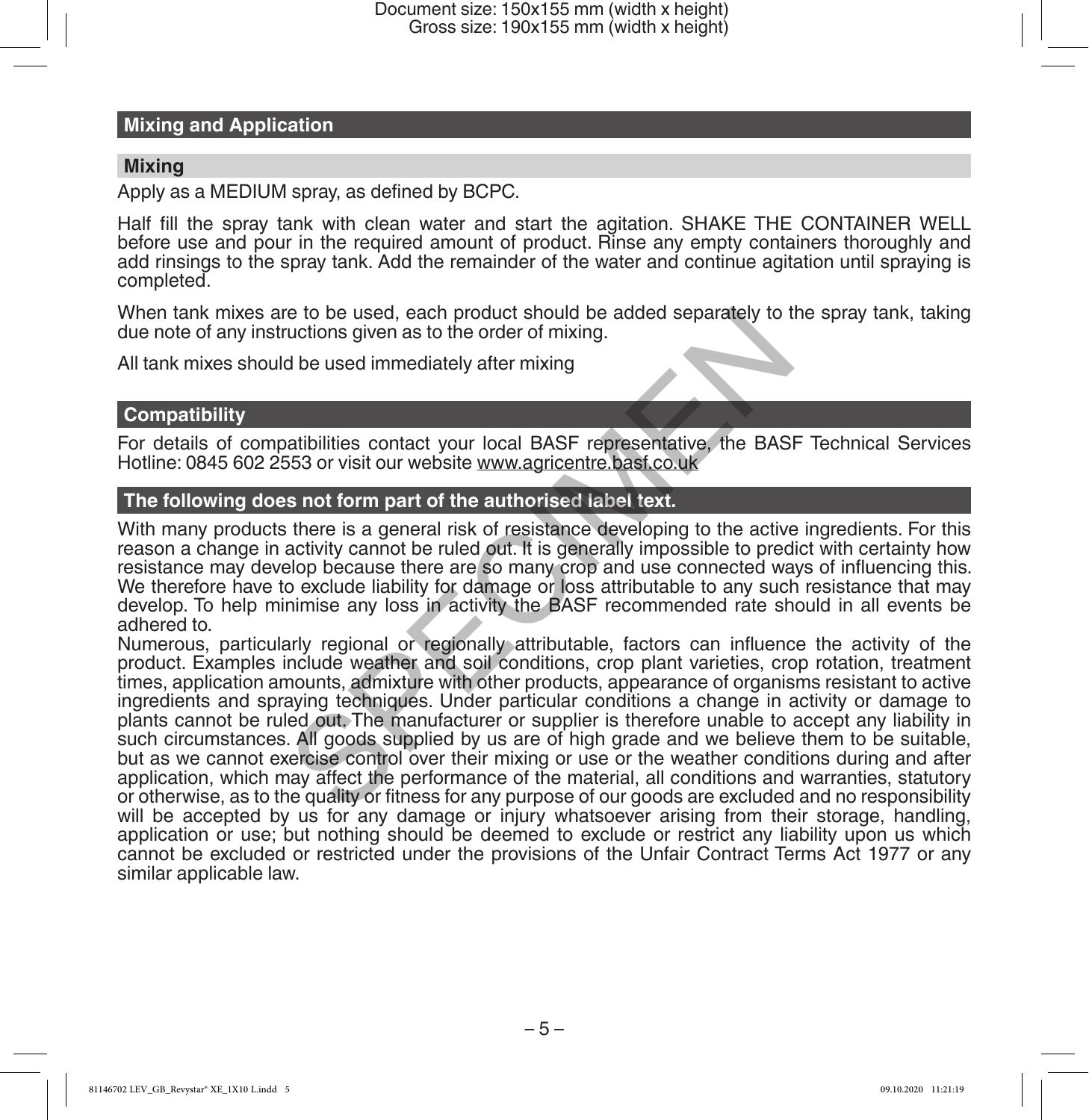Document size: 150x155 mm (width x height) Gross size: 190x155 mm (width x height)

#### **Section 6 of the Health and Safety at Work Act**

#### **Additional Product Safety Information**

The product label provides information on a specific pesticidal use of the product; do not use otherwise, unless you have assessed any potential hazard involved, the safety measures required and that the particular use has "off-label" approval or is otherwise permitted under the Plant Protection Product Regulations (EC) No 1107/2009.

The information on this label is based on the best available information including data from test results.

#### **Safety Data Sheet**

To access the Safety Data Sheet for this product scan the QR code or use the weblink below:



agricentre.basf.co.uk/Revystar-XE/MSDS

Alternatively, contact your supplier.